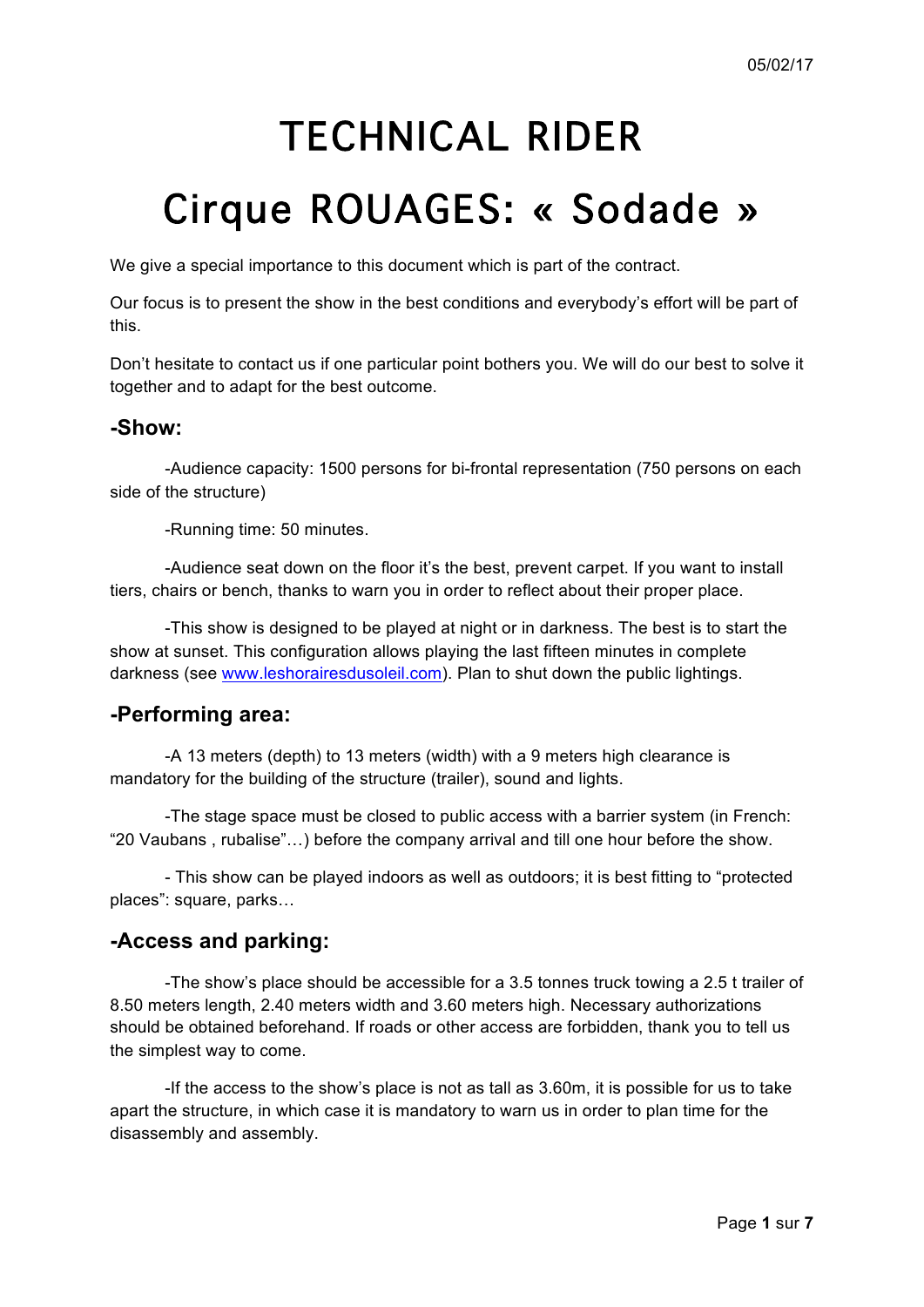-Please plan a parking for two trucks immediately next to the show's place for assembly and disassembly, and another parking for the show's time.

# **-Layout plan :**

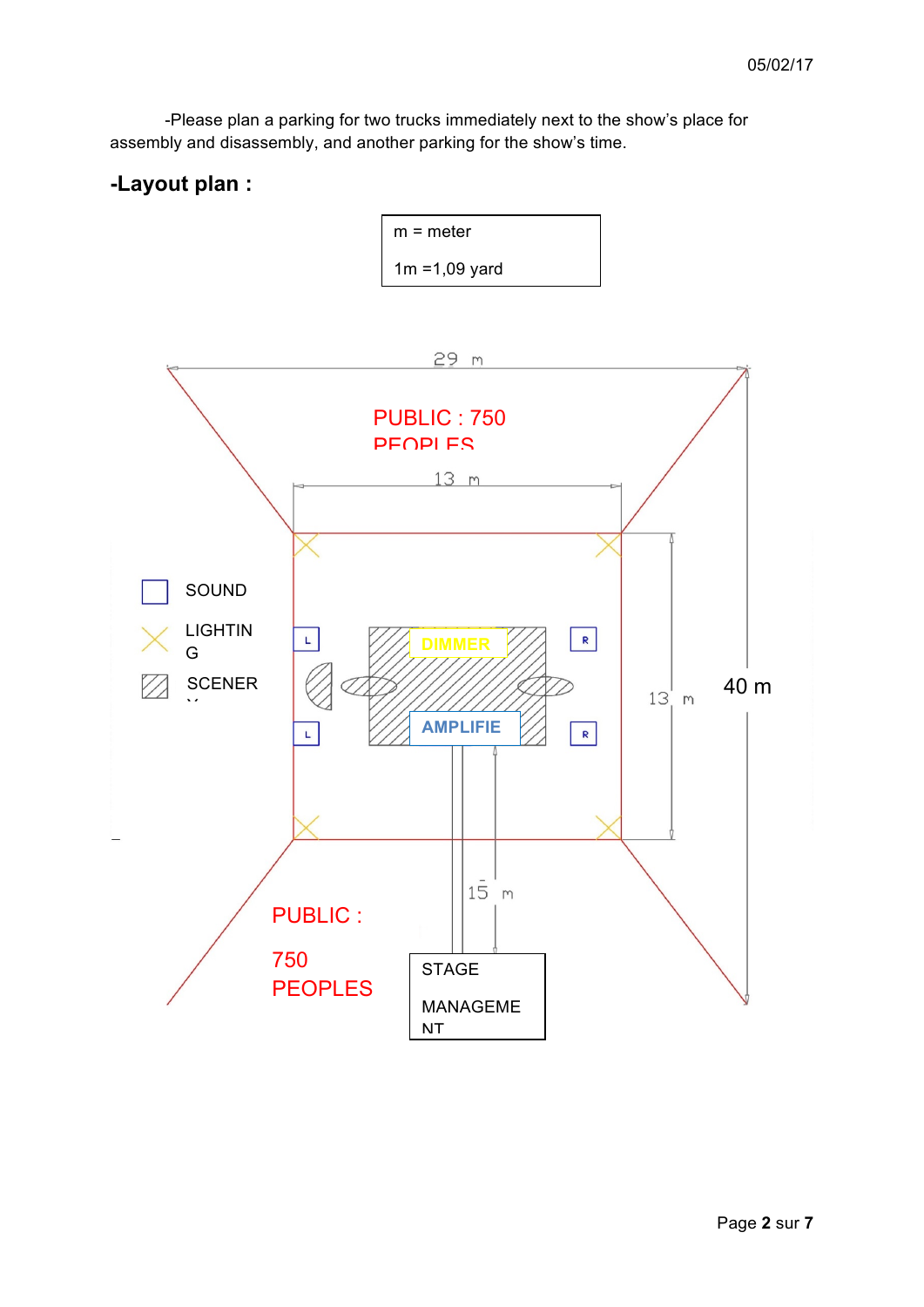**-Sectional drawing of the structure:**

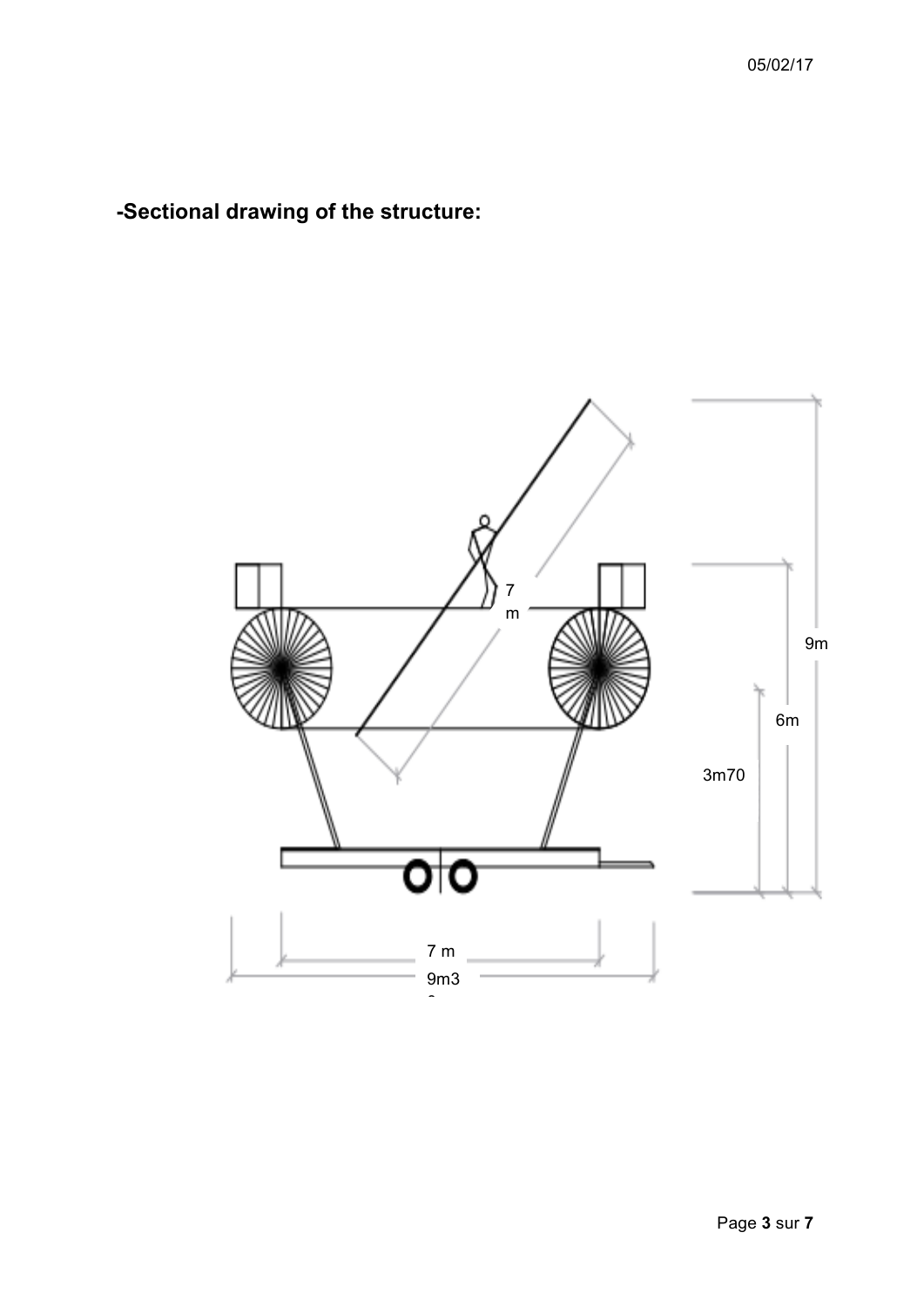# **-Lights:**

The company comes with its own light engineer, the lighting booth and 4 homemade lighting stands.

List of equipment required from the organizer:

- 26 PAR 64 with lamp 1000 W CP62 (MFL: 11-24°) (with outside focus) with clamp, and plan 2 spares lamp.

- plan 4 : 25 kg weights .

- 1 dimmer 24 circuits at 2 Kw with 2 sockets for each circuit (otherwise plan power strips).

- 2 electrical multicables at 8 circuits of 15 meters and 2 at 8 circuits of 20 meters.

- Extensions cords: 2 of 30 m ,3 of 20 meters, 15 of 10 meters, and 20 of 5 meters.

- 12 power strips.

- One 5 pin-DMX cable of 20 meters (link dimmer-lighting booth) and 1 of 10 m.

Plan a public lighting dimmable according to the place, dimmable via lighting booth.

Plan light to strike.

# **-Sound (audience of 1500):**

The company comes with its own sound engineer, and music is played live by a musician (double-bass, keyboard, computer and loop station) and a singer (with a loop station)

The company provides the microphones, stage cable and sound booth.

List of equipment required from the organizer:

- 4 Q10 d&b speaker and 4 Qsub d&b sub-bas speaker with amplifiers/processor, with sounds stands and the required cabling. The sub-bass should be control via the sound booth.

- 2 MAX d&b monitors with amplifiers/processor, the required cabling. It should be independent.

- 1 snake 12/8 of 25 meters.

- 1 stage Tent (like « vitabri » or "protent") with weights, 1 table and 2 chairs for sound and light technician.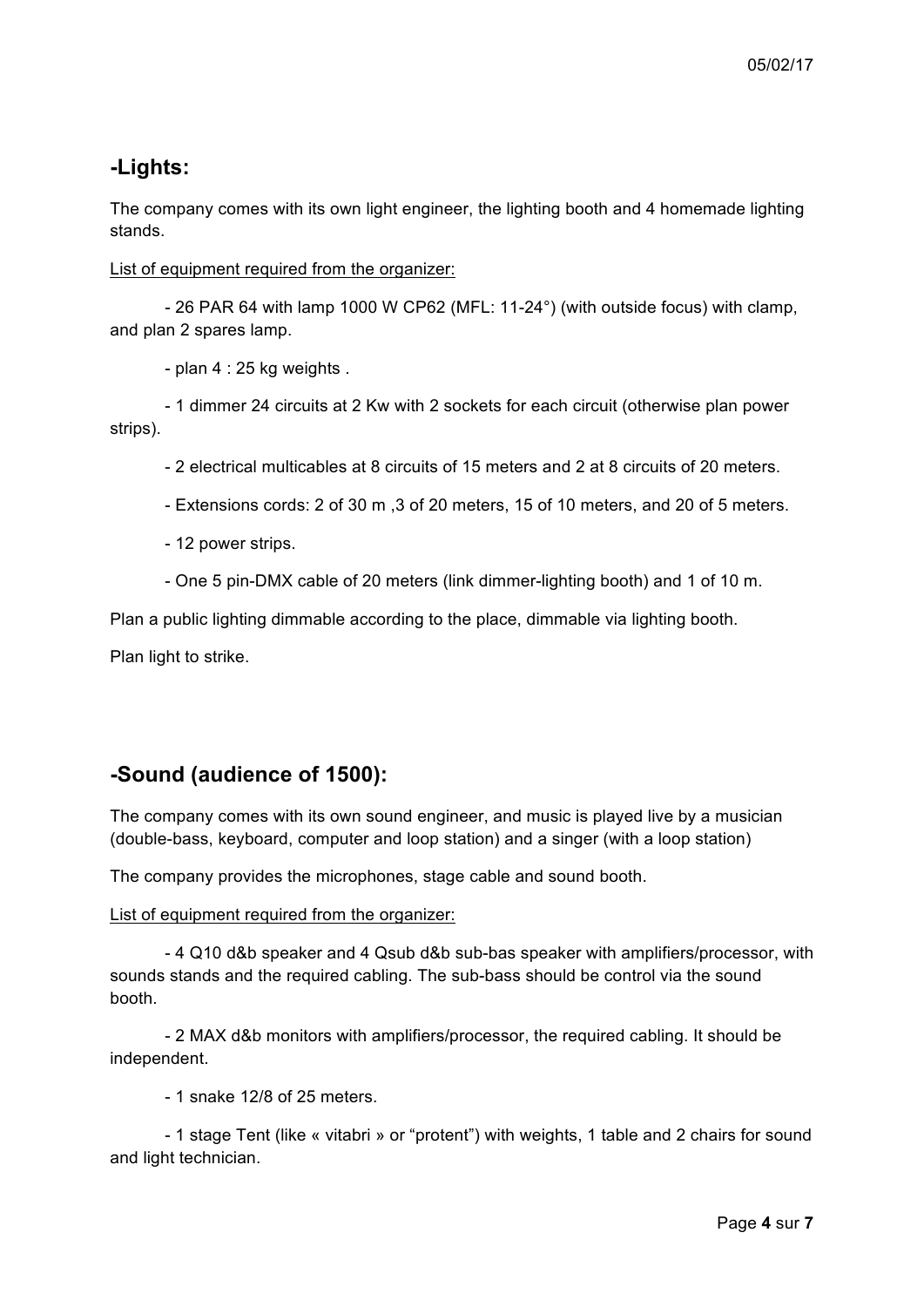# **-Electricity:**

- One electrical cabinet 63 A tetrapolar (under the structure) for the light with **2 electrical outlets** ( a real 16 A/220 V) and electricals outlets for dimmer.

- One electrical cabinet 16 A tetrapolar for the sound (not the same as the light) with one electrical outlet (16A /220 V) and electrical outlets for the P.A.

-These electrical cabinet should be under the scenery (see plan).

- Plan 15m cable bridges for the snake and plan the required cable bridges for the power supply cable.

-16 electrical adaptors if necessary (between French plug and your socket)

- Plan 1 CO2 fire extinguishers.

## **-Staff needs:**

-A sound technician for the assembly and tuning of the P.A. and for the disassembly.

-A light technician for the installation, focus and the disassembly.

### **-Security:**

-Security is mandatory if the place hosting the show is not secured, or during the public opening of the site.

-Security is mandatory the day of the installation during lunch time and between the end of the installation and the beginning of the show.

-If the show is done several days, security is also mandatory between each show.

#### **- Dressing room:**

- Plan one or several dressing room able to host 9 persons with access to water, lavatory, looking glasses and warm-up space. These dressing rooms should be possible to lock and warmed. The dressing room should be accessible from the start of installation to the end of the uninstallation.

-Water, coffee, tea, fruit juices as well as snacks are welcome.

### **-Catering and housing:**

-9 to 13 persons are present on the tour; please refer to the contract for the number of people and rooms and for the dietary preferences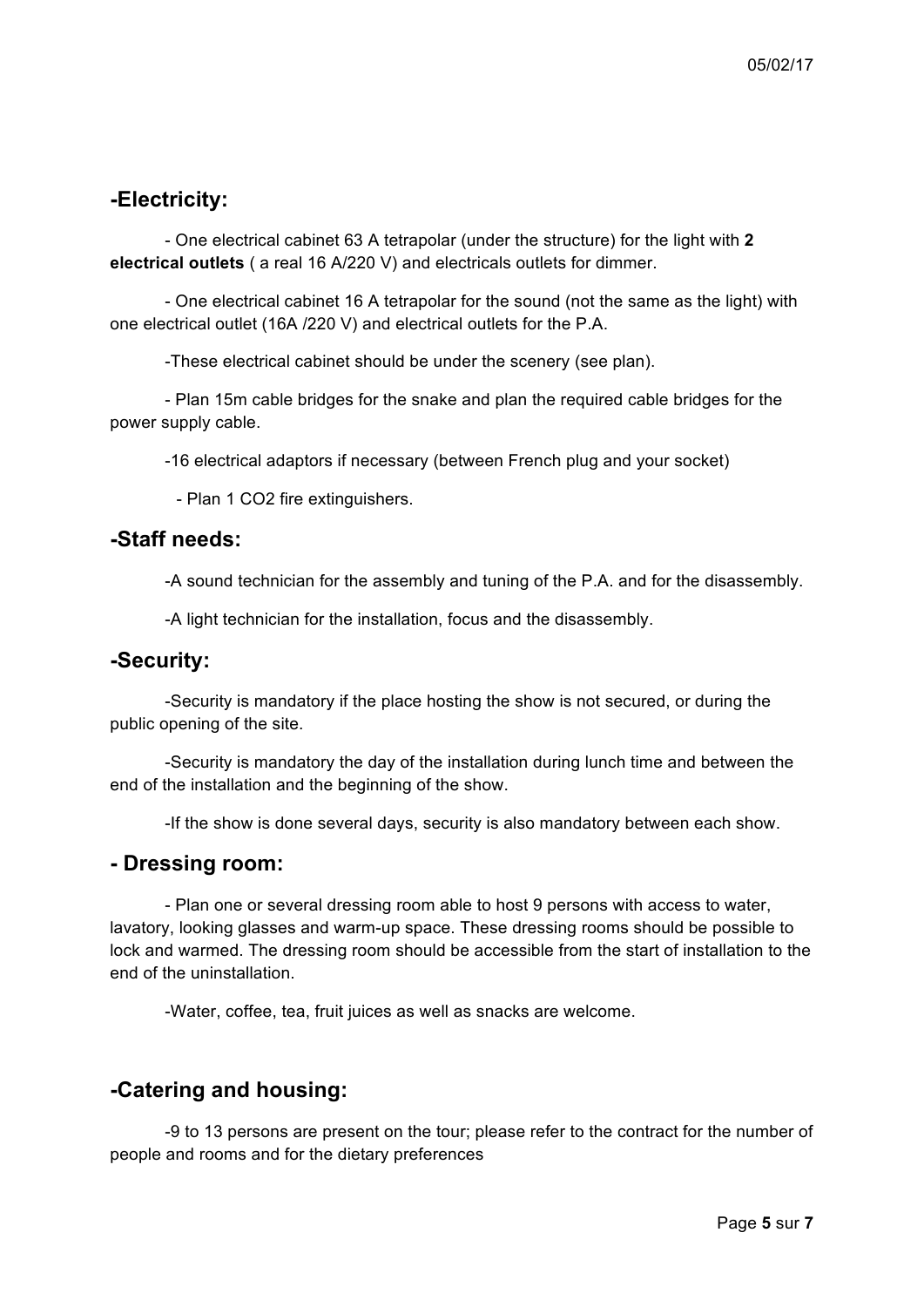## **-Weather:**

-

-As the show is outdoors, the company takes rights to cancel the show if bad weather conditions (rain, high humidity, strong winds, and snow or low temperatures) make the show hazardous for the staff.

#### **- Planning:**

The planning can be changed according to the place, travel time, installation type and time of the show:

**- D-2 Day:** arrival of the company during late afternoon and scouting of the representation place at day and night times. Plan a secured place for the parking of the trailer during the night.

**- D - 1 Day: 11 to 13:** installation of the structure, sound and lights, 1 sound technician and 1 light technician.

**13 to 14h30:** lunch, plan security of the trailer.

**14h30 to 18h00:** light installation, sound tests (make sure there is no other show during this time or background noises), structure test.

**18h00 to 21h00:** pause, dinner and artists warm-up, plan a security of the

trailer.

**21h to 22h:** (if nightfall it at 21) focus and light tests for the tightrope walkers

**From 22 h:** Plan a security of the trailer(with a guard).

**-D day: Until 21 h: Plan** a security of the trailer(with a guard).

**22h to 23h:** (according of the representation timing) Show.

**From 23h:** plan a security of the trailer (with a guard).

**-D + 1 day:** plan a security of the trailer (with a guard) **until 22 h**.

**22h to 23h:** (according of the representation timing) Show.

**23h30 to 1h30:** Uninstallation of the sound, lights and structure, plan one sound technician and one light technician.

**Night:** Plan a secured place for the parking of the trailer during the night.

**-D+2 Day**: Departure in the morning.